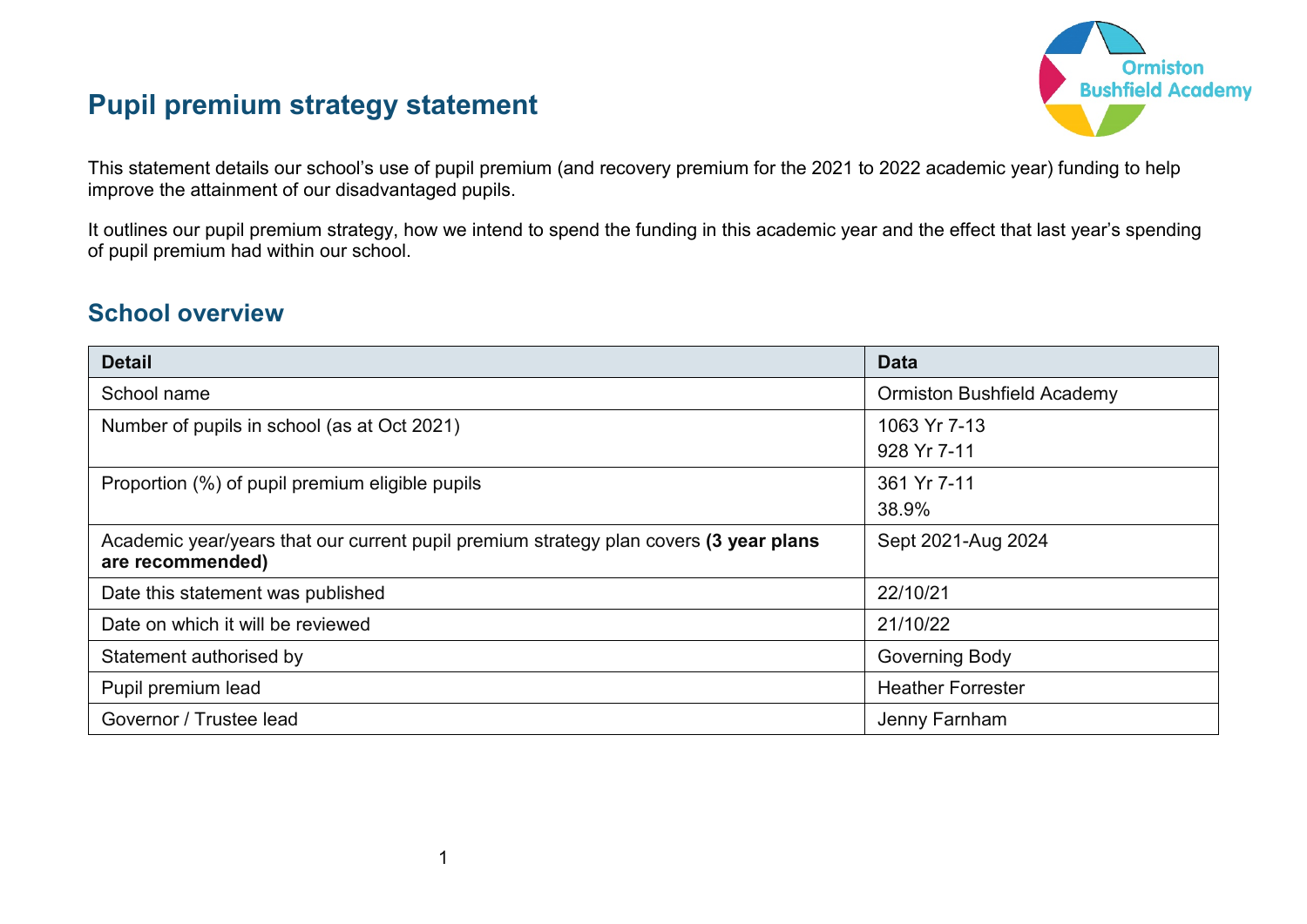# **Funding overview**

| <b>Detail</b>                                                                                                                                                              | <b>Amount</b> |
|----------------------------------------------------------------------------------------------------------------------------------------------------------------------------|---------------|
| Pupil premium funding allocation this academic year                                                                                                                        | £304,645      |
| Recovery premium funding allocation this academic year                                                                                                                     | £64,225       |
| Pupil premium funding carried forward from previous<br>years (enter £0 if not applicable)                                                                                  | £0            |
| Total budget for this academic year<br>If your school is an academy in a trust that pools this<br>funding, state the amount available to your school this<br>academic year | £368,870      |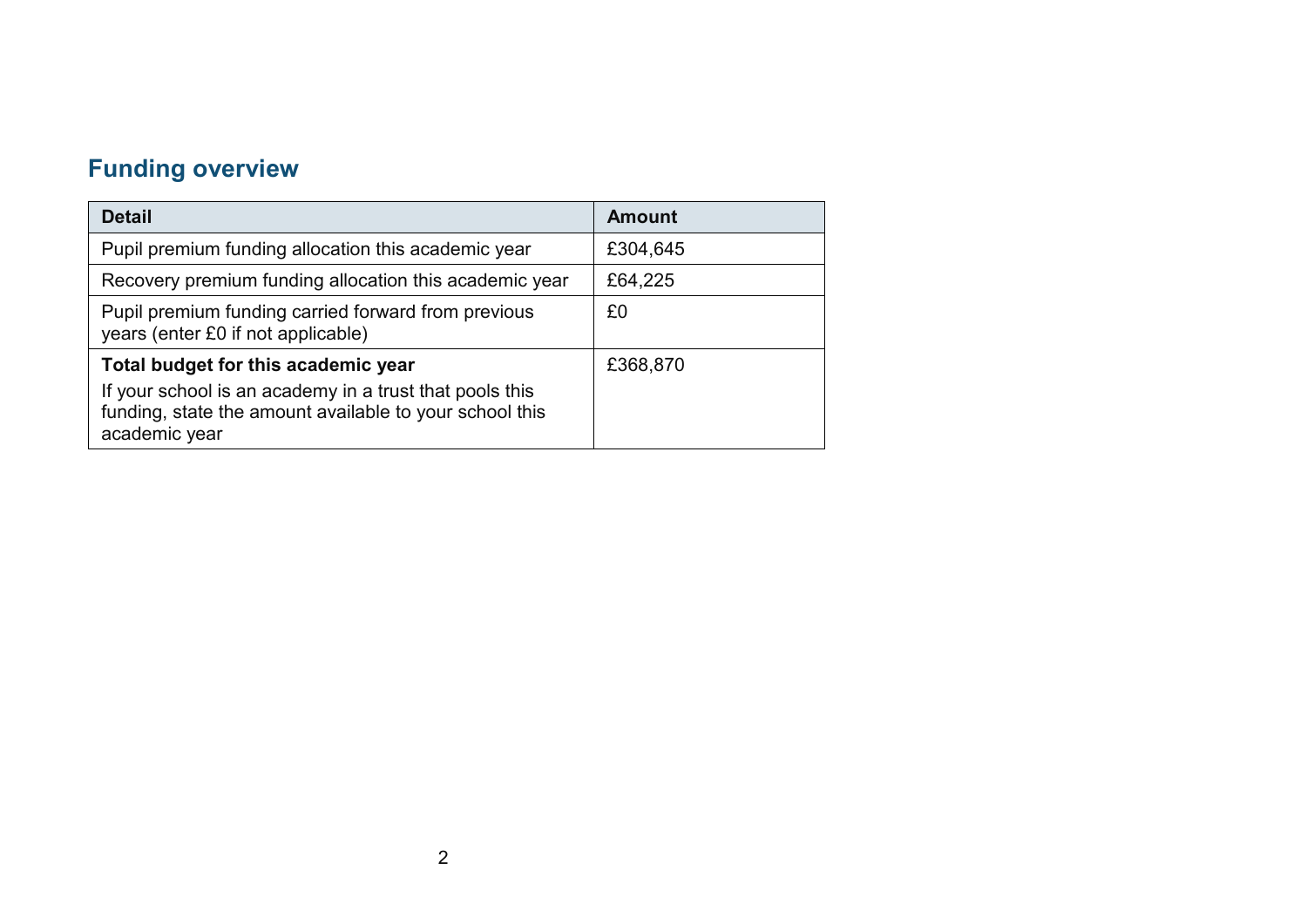# **Part A: Pupil premium strategy plan**

# **Statement of intent**

- 1. Our overarching aim for Disadvantaged students is to raise their attainment and progress by ensuring they have Opportunities, Belief and Aspirations.
- 2. This strategy will outline how we will use the additional funding to support students in
	- o Catching up lost education during Covid-19 pandemic
	- o Developing a stronger sense of self worth and ambitions leading to greater progress onto Post 16 courses of study/apprenticeships.
	- o Closing the gaps that existed on entry with us from KS2
- 3. The current pupil premium strategy is aligned with whole school main priorities of : Inclusive Education, Rich Cultural Capital and Reading for Betterment. Focusing on these areas will support our Disadvantaged students to progress and achieve at higher levels.
- *4.* The key principles in the strategy are that every lesson should be inclusive of the needs of Pupil Premium students, all enrichment activities should be available them regardless of financial barriers and improved literacy levels will allow greater access to a full and broad curriculum.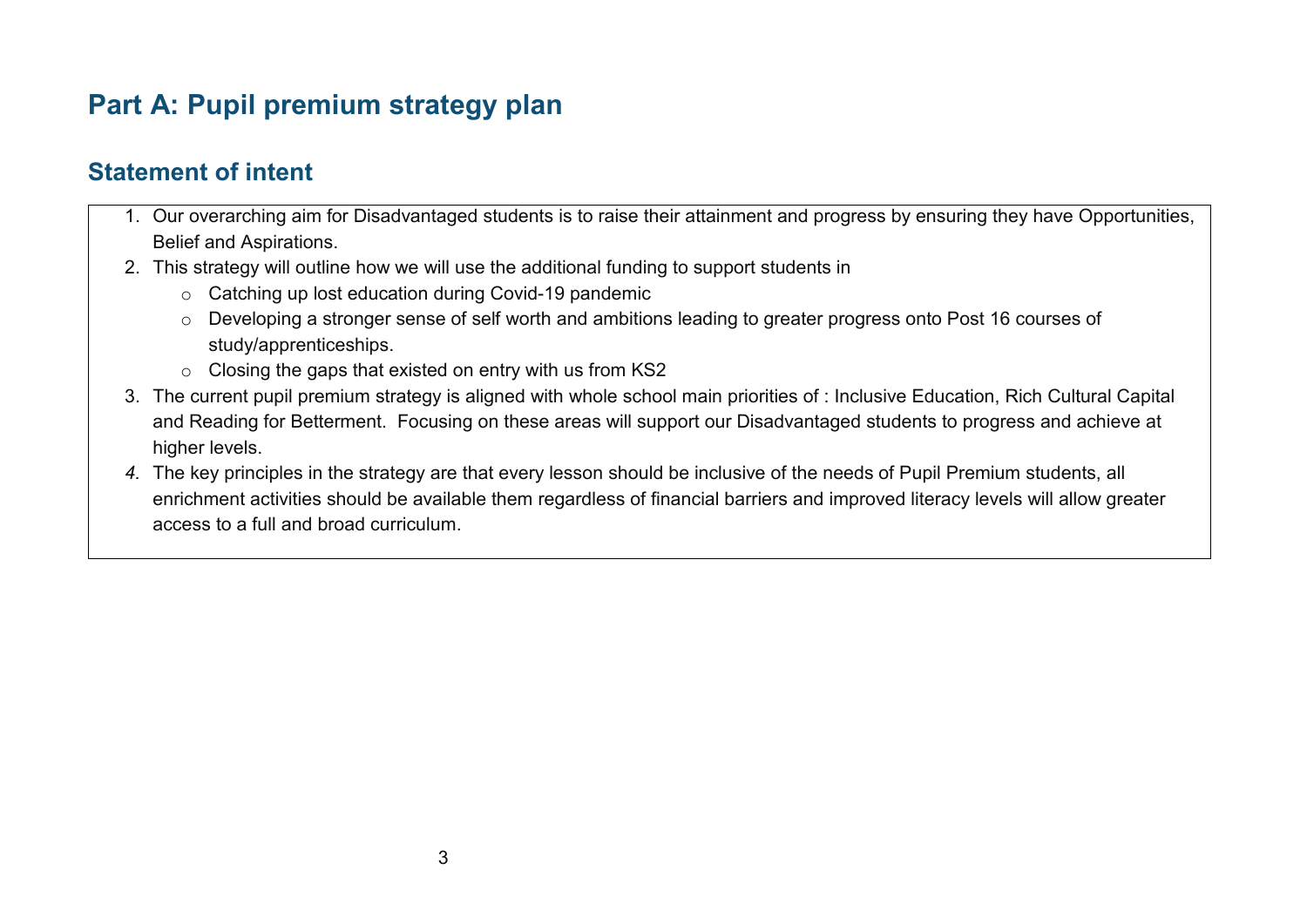# **Challenges**

This details the key challenges to achievement that we have identified among our disadvantaged pupils.

| <b>Challenge</b><br>number | <b>Detail of challenge</b>                                                                                                                                                                                           |
|----------------------------|----------------------------------------------------------------------------------------------------------------------------------------------------------------------------------------------------------------------|
|                            | Disadvantaged students were disproportionately affected by the loss of education through the Covid Pandemic.                                                                                                         |
|                            | Disadvantaged students have fewer opportunities to develop rich cultural capital outside of the school environment.                                                                                                  |
|                            | Disadvantaged students join us from KS2 with lower levels of literacy than their non-Disadvantaged peers.                                                                                                            |
|                            | Disadvantaged students have less interaction with professionals from ambitious careers and need support in<br>understanding the potential gains earned from higher levels of academic achievement in future careers. |
|                            | Disadvantaged students often respond well to positive feedback, praise and encouragement.                                                                                                                            |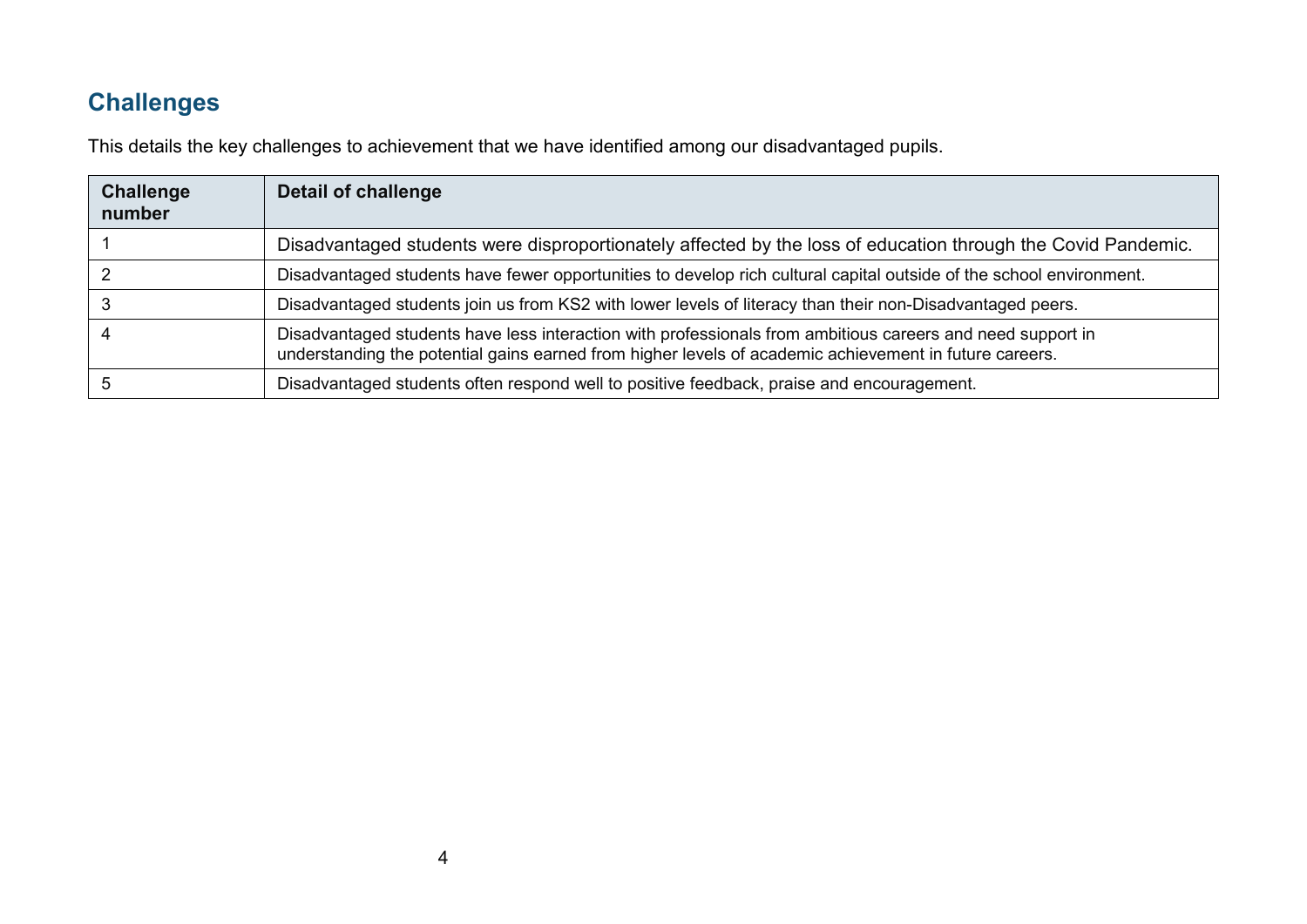## **Intended outcomes**

This explains the outcomes we are aiming for **by the end of our current strategy plan**, and how we will measure whether they have been achieved.

| Intended outcome                                                                                                      | <b>Success criteria</b>                                                                                                                                                                                                                                                                                                                                                                |
|-----------------------------------------------------------------------------------------------------------------------|----------------------------------------------------------------------------------------------------------------------------------------------------------------------------------------------------------------------------------------------------------------------------------------------------------------------------------------------------------------------------------------|
| Disadvantaged students to be more motivated to aim high,<br>and accelerate their progress so as they can attain well. | To be seen in the outcomes of Disadvantaged students, to improve on A8 of 39.7 and P8 of -0.22<br>in 2019. Improve aspirations, particularly in year 11, so as destinations are appropriate and<br>students aim high. Proportions of Disadvantaged students moving on to Levels 2 and 3 courses<br>post-16 are in line with prior attainment of the cohort. NEET figures to remain low |
| Improved behaviour of Disadvantaged students, further                                                                 | Fewer behaviour incidents recorded for these pupils on the school system (without changing                                                                                                                                                                                                                                                                                             |
| closing the gap relative to other students in school.                                                                 | recording practices or standards), and the gap to other students to continue to close.                                                                                                                                                                                                                                                                                                 |
| Improved attendance of disadvantaged students, further<br>closing the gap relative to other students in school.       | Attendance of disadvantaged students to improve on attendance with a target of 95%.                                                                                                                                                                                                                                                                                                    |
| Improved confidence and ability to work independently                                                                 | To be seen in the outcomes of Disadvantaged students, to improve on A8 of 39.7 and P8 of -0.22                                                                                                                                                                                                                                                                                         |
| and develop meta cognition                                                                                            | in 2019. For students to actively engage in their own learning outside of the classroom.                                                                                                                                                                                                                                                                                               |
| Reduce the disproportionate impact of Covid 19 on core                                                                | Internal assessments and tracking from each subject area, evaluated in Team Improvement                                                                                                                                                                                                                                                                                                |
| knowledge gaps for disadvantaged students.                                                                            | Plans.                                                                                                                                                                                                                                                                                                                                                                                 |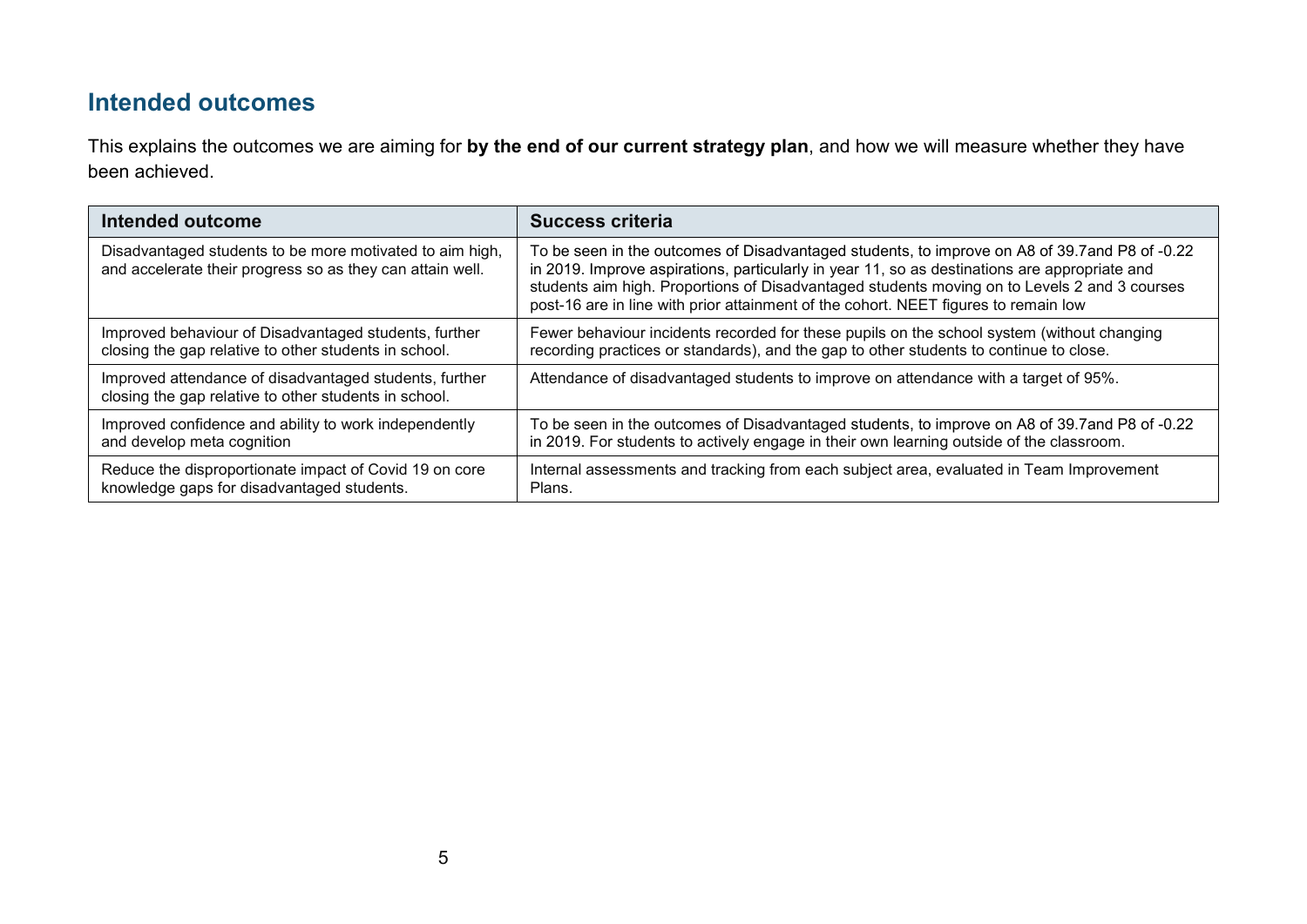## **Activity in this academic year**

This details how we intend to spend our pupil premium (and recovery premium funding) **this academic year** to address the challenges listed above.

#### **Teaching (for example, CPD, recruitment and retention)**

Budgeted cost: £ 120,000

| <b>Activity</b>                                                                                                          | Evidence that supports this approach                                                                                                                                                                                                                                                                                                                                                                                                                | Challenge<br>number(s)<br>addressed |
|--------------------------------------------------------------------------------------------------------------------------|-----------------------------------------------------------------------------------------------------------------------------------------------------------------------------------------------------------------------------------------------------------------------------------------------------------------------------------------------------------------------------------------------------------------------------------------------------|-------------------------------------|
| Pivotal Ethos - Whole<br>School approach to<br>behaviour<br>management. Praise in<br>public, sanction in<br>private.     | Disadvantaged students are more likely to respond to positive feedback and encouragement. Pivotal helps to build<br>positive relationships and changes students mind-set towards education and learning.<br><b>EEF Behaviour Interventions + 4 months.</b>                                                                                                                                                                                          | All 361<br>students                 |
|                                                                                                                          | Evidence suggests that, on average, behaviour interventions can produce moderate improvements in academic<br>performance along with a decrease in problematic behaviours. This behaviour approach aims to reduce overall<br>disruption and provide tailored support where required. It is important that as a school we invest in developing all<br>staff to ensure high quality delivery and consistency in Pivotal Ethos across the whole school. |                                     |
| Inclusive education.<br>CPD training for all<br>staff on barriers to<br>learning and 'top 10<br>tips' for disadvantaged, | There is a common strategy across the school in the teaching of disadvantaged students, using questioning,<br>feedback, seating plans and high quality teaching throughout every year group will start to reduce gaps throughout a<br>student's education.                                                                                                                                                                                          | All 361<br>students.                |
| closing the gap.                                                                                                         | EEF Individualised Instruction + 4 months.<br>It is based on the idea that all learners have different needs, and that therefore an approach that is personally tailored<br>- particularly in terms of the activities that pupils undertake and the pace at which they progress through the<br>curriculum - will be more effective.                                                                                                                 |                                     |
| High quality teaching<br>and learning. CPD on<br>The Inclusive                                                           | Disadvantaged students to be more motivated to aim high, and accelerate their progress so as they can attain well.<br>Improved behaviour of Disadvantaged students, further closing the gap relative to other students in school. To ensure<br>disadvantaged students are being challenged and set high expectations.                                                                                                                               | All 361<br>students.                |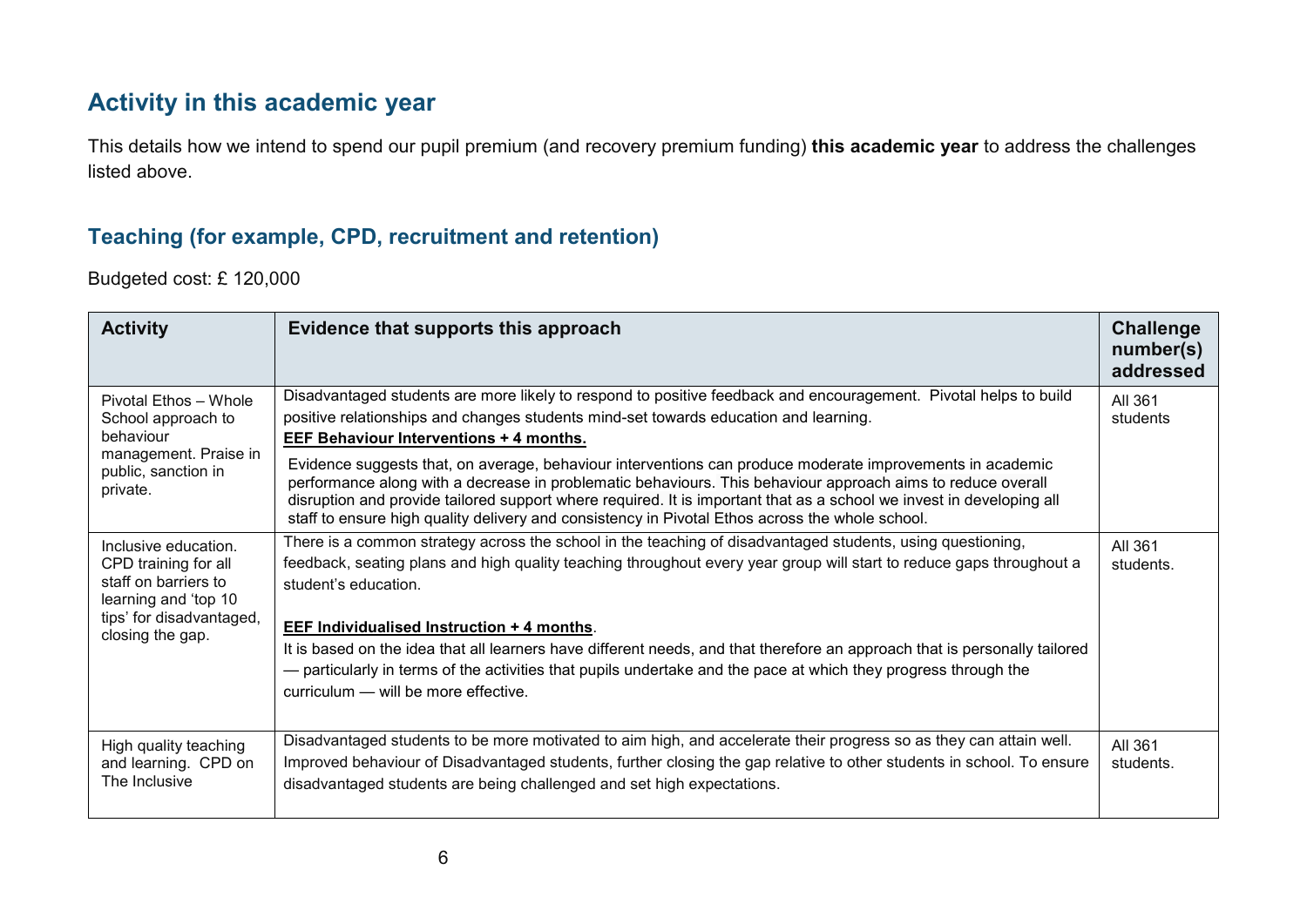| classroom and ongoing     | Quality teaching first – ensuring that the teacher in each class with high proportions, is the best placed practitioner to |           |
|---------------------------|----------------------------------------------------------------------------------------------------------------------------|-----------|
| strategies for inclusion. | ensure progress is made.                                                                                                   |           |
|                           |                                                                                                                            |           |
|                           | <b>EEF Behaviour Interventions + 4months.</b>                                                                              |           |
|                           | EEF Metacognitions +7 months. Metacognition's aim to improve learning by getting learners to think about their             |           |
|                           | own learning more explicitly so as to take increased responsibility for their own achievement.                             |           |
| Additional teacher in     | This is particularly important in recognising the core knowledge missing through lost education in the Covid               | All 361   |
| English Maths and         | pandemic. Smaller classes mean that teachers can more accurately see where misconceptions in the 3 main                    | students. |
| Science                   | subjects have arisen and set to intervene in correcting these misconceptions. Disadvantaged students to be more            |           |
|                           | motivated to aim high, and accelerate their progress so as they can attain well. Budgeting for and additional teacher      |           |
|                           | in English, Maths and Science allows for smaller teaching groups.                                                          |           |
|                           |                                                                                                                            |           |
|                           | Smaller teaching groups allows for closer monitoring and support.                                                          |           |
|                           | <b>EEF Behaviour Interventions + 4months.</b>                                                                              |           |
|                           | EEF Metacognitions +7 months.                                                                                              |           |
|                           | <b>EEF Reducing Cass Sizes + 2months.</b> Reducing class size appears to result in around two months' additional           |           |
|                           | progress for pupils, on average. Whilst it is accepted that small reductions in class sizes in normal circumstance are     |           |
|                           | unlikely to be cost effective compared with other interventions. However in the unprecedented times of Covid and the       |           |
|                           | need for higher quality, personalised learning for students, previous research studies are limited in use and the ability  |           |
|                           | to have smaller classes will allow teachers more time for each student to diagnose misconceptions or where                 |           |
|                           | additional learning gaps have arisen, subsequently closing these gaps.                                                     |           |
| Targeted questioning -    | Improved confidence and ability to work independently and develop meta cognition Using questioning techniques to           | All 361   |
| CPD training for all      | allow more verbal feedback.                                                                                                | students. |
| staff                     | Questions are a quick way to establish the quality of learning. Ensuring that every disadvantaged student is asked a       |           |
|                           | question every lesson will allow teachers to assess the level of understanding, any gaps in knowledge and encourage        |           |
|                           | students to participate in every lesson.                                                                                   |           |
|                           | <b>EEF Individualised Instruction + 4 months.</b>                                                                          |           |
|                           |                                                                                                                            |           |
| My Tutor                  | Digital technology can be used effectively to provide individualised instruction. 1-2-1 tutoring to support students with  | All 361   |
|                           | improving the misconceptions in English, Maths and Science along with reducing the gaps that widened during the            | students. |
|                           | Covid Pandemic.                                                                                                            |           |
|                           | <b>EEF Individualised Instruction + 4 months.</b>                                                                          |           |
|                           |                                                                                                                            |           |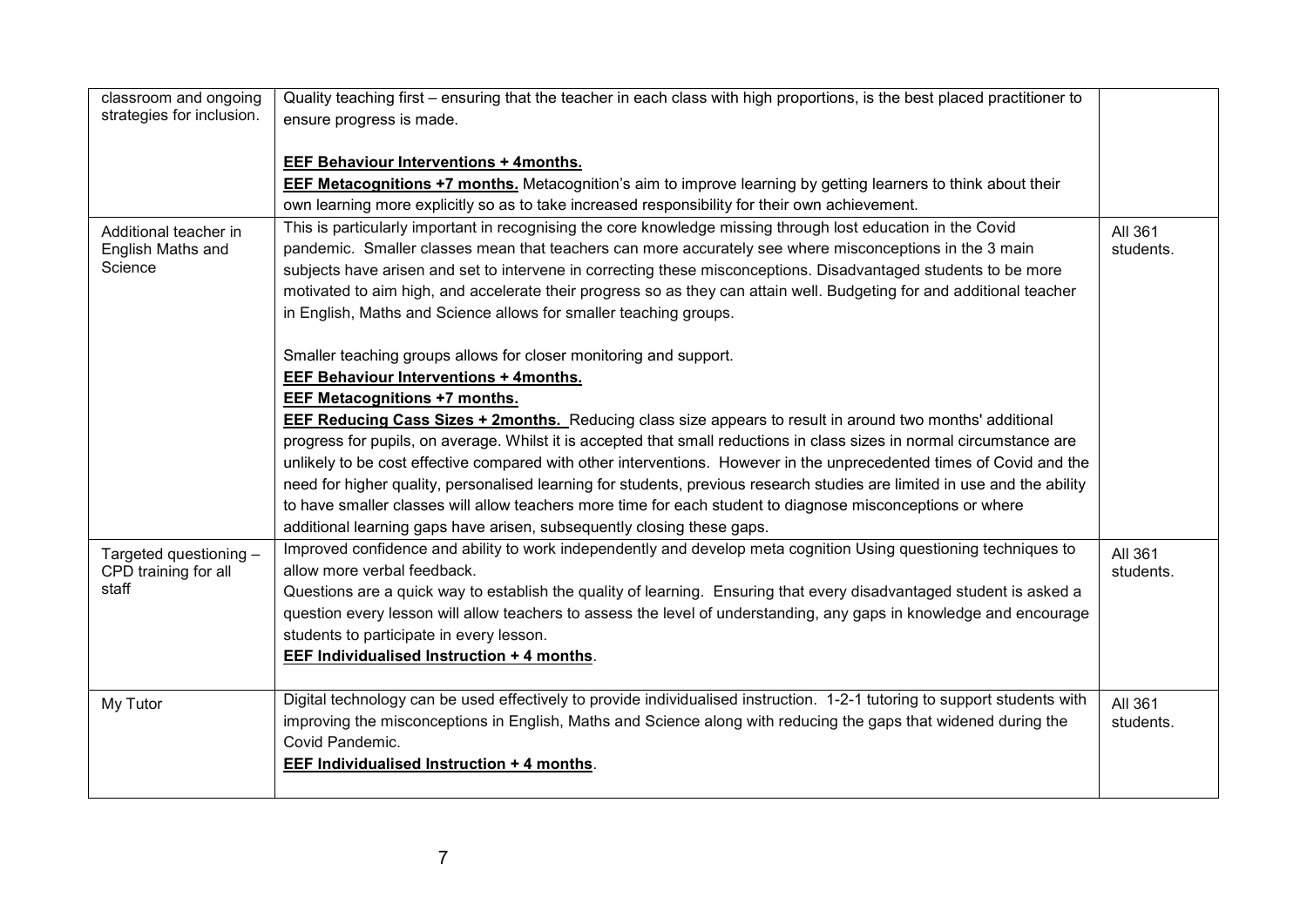## **Targeted academic support (for example, tutoring, one-to-one support structured interventions)**

Budgeted cost: £ 210,000

| <b>Activity</b>                                                                            | Evidence that supports this approach                                                                                                                                                                                                                                                                                                                                                                                                          | <b>Challenge</b><br>number(s)<br>addressed |
|--------------------------------------------------------------------------------------------|-----------------------------------------------------------------------------------------------------------------------------------------------------------------------------------------------------------------------------------------------------------------------------------------------------------------------------------------------------------------------------------------------------------------------------------------------|--------------------------------------------|
| <b>Atlantis House</b><br>support for<br>those most in<br>need of<br>individual<br>support. | Improved behaviour of Disadvantaged students, further closing the gap relative to other students in school. Disadvantaged<br>students to be more motivated to aim high, and accelerate their progress so as they can attain well. For a small number of<br>students who find mainstream education difficult to access, alternative provision is made to ensure they have the<br>necessary support to ensure they complete their education.    | 11                                         |
|                                                                                            | Students who find mainstream schooling most difficult will often become disengaged and cause behavioural problems that<br>disrupt the learning of other students. Placing these students into a learning environment that allows them to thrive benefits<br>not only the small number of students within the provision, but also those students who are now able to benefit a more<br>conducive learning environment in mainstream schooling. |                                            |
|                                                                                            | <b>EEF Individualised Instruction + 4 months.</b><br><b>EEF Behaviour Interventions + 4months.</b><br>EEF Reducing Class Sizes + 2months.                                                                                                                                                                                                                                                                                                     |                                            |
|                                                                                            | <b>EEF Small group tuition + 4 months.</b> Overall, evidence shows that small group tuition is effective and, as a rule of thumb,<br>the smaller the group the better.                                                                                                                                                                                                                                                                        |                                            |
| <b>Seating Plans</b>                                                                       | Improved behaviour of Disadvantaged students, further closing the gap relative to other students in school. Improved<br>confidence and ability to work independently and develop meta cognition. Seating plans should place disadvantaged<br>students in a positive environment and allow them to be easily monitored by the teacher.                                                                                                         | 361 students                               |
|                                                                                            | Disadvantaged students who lack confidence will often seat themselves at the back of a room, or in a place they can easily<br>'hide'. Seating plans will prevent this from happening and make disadvantaged students more prominent in the classroom.                                                                                                                                                                                         |                                            |
|                                                                                            | EEF Individualised Instruction + 4 months                                                                                                                                                                                                                                                                                                                                                                                                     |                                            |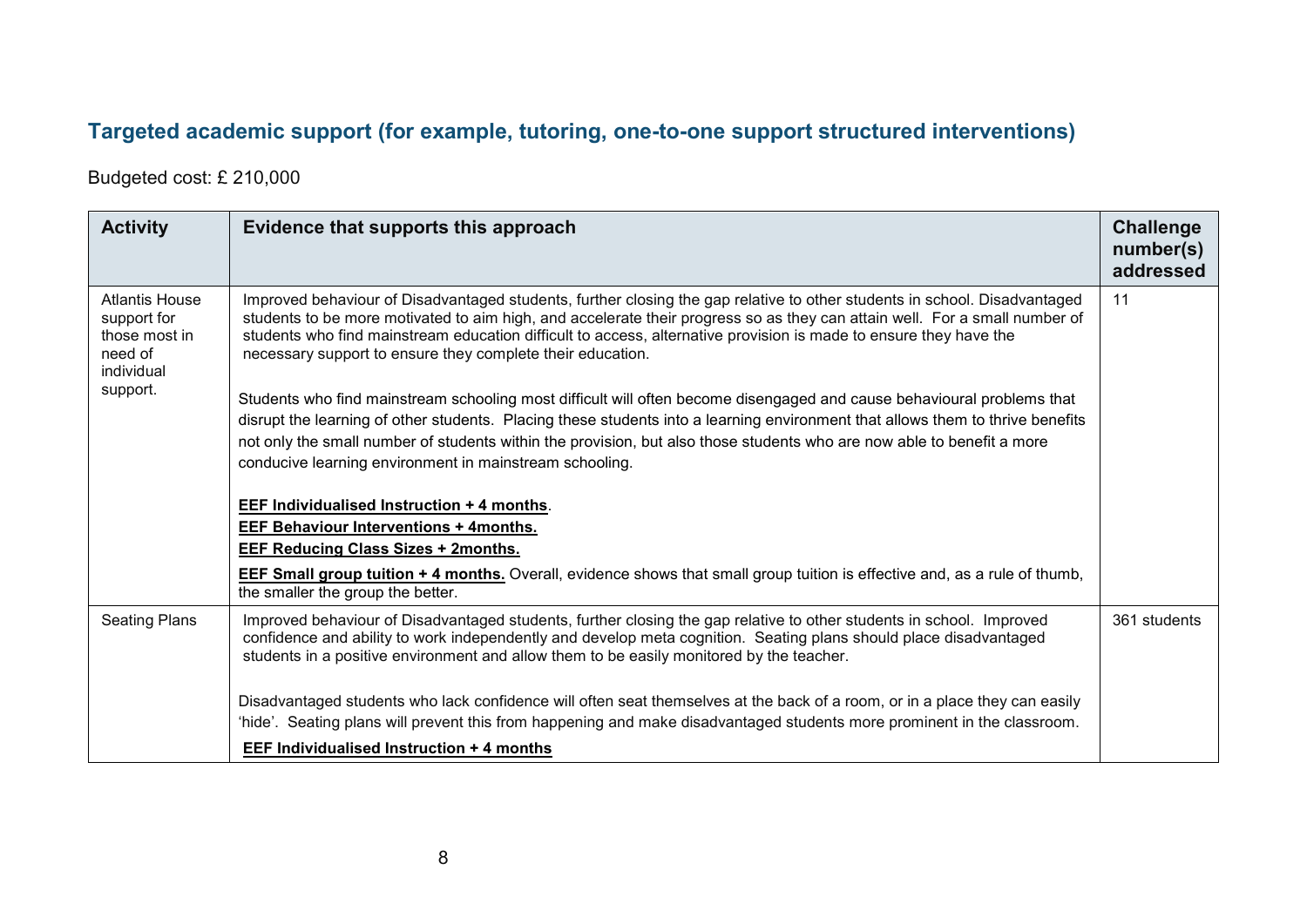| Marking<br>disadvantaged<br>students work<br>as a priority | Disadvantaged students to be more motivated to aim high, and accelerate their progress so as they can attain well.<br>Feedback is shown in the EEF toolkit to be one of the most effective strategies for improving performance. Marking and<br>feedback should always be formative and allow students to understand errors and make improvements.<br>EEF Individualised Instruction + 4 months.<br>EEF Metacognition +7 months.<br><b>EEF Feedback + 6 months.</b> Research evidence about feedback was part of the rationale for Assessment for Learning<br>(AfL). One evaluation of AfL indicated an impact of half of a GCSE grade per student per subject is achievable, which<br>would be in line with the wider evidence about feedback. All staff are allocated an extra marking lesson, English staff are<br>allocated 2, to ensure high quality and timely feedback.                                                                                                                                                                                                | 361 students                                       |
|------------------------------------------------------------|-------------------------------------------------------------------------------------------------------------------------------------------------------------------------------------------------------------------------------------------------------------------------------------------------------------------------------------------------------------------------------------------------------------------------------------------------------------------------------------------------------------------------------------------------------------------------------------------------------------------------------------------------------------------------------------------------------------------------------------------------------------------------------------------------------------------------------------------------------------------------------------------------------------------------------------------------------------------------------------------------------------------------------------------------------------------------------|----------------------------------------------------|
| After school<br>intervention                               | Disadvantaged students to be more motivated to aim high, and accelerate their progress so as they can attain well. Small<br>group sessions outside of school hours support students in their GCSE year to embed their learning.<br>A planned intervention programme is put together by an Assistant Principal overseeing Outcomes, who focusses on<br>disadvantaged students first to ensure they are accessing additional support that it most needed.<br><b>EEF Extended School Hours + 3months.</b> Research has shown that on average, pupils make three additional months'<br>progress per year from extended school time and in particular through the targeted use of before and after school<br>programmes. There is some evidence that disadvantaged pupils benefit more, making closer to three months' additional<br>progress.                                                                                                                                                                                                                                     | 60 approx<br>per year.                             |
| Online tutoring                                            | Disadvantaged students to be more motivated to aim high, and accelerate their progress so as they can attain well.<br>Improved confidence and ability to work independently and develop meta cognition. 1-2-1 online tutoring is provided free of<br>charge in English, Maths and Science.<br>Online tutoring allows students to gain individual support. Often non disadvantaged students might be able to afford<br>private tutors to help them in areas they find difficult. Online tutoring makes this possible for disadvantaged students.<br>EEF Individualised Instruction + 4 months.<br><b>EEF Metacognition +7 months.</b>                                                                                                                                                                                                                                                                                                                                                                                                                                          | Approx. 60<br>per year on<br>targeted<br>rotation. |
| <b>Covid Coaches</b>                                       | One to one tuition involves a teacher, teaching assistant or other adult giving a pupil intensive individual support. EEF<br>evaluations show on average, one to one tuition is very effective at improving pupil outcomes. One to one tuition might be<br>an effective strategy for providing targeted support for pupils that are identified as having low prior attainment or are<br>struggling in particular areas. Evidence indicates that one to one tuition can be effective, providing approximately five<br>additional months' progress on average. Short, regular sessions (about 30 minutes, three to five times a week) over a set<br>period of time (up to ten weeks) appear to result in optimum impact. Evidence also suggests tuition should be additional to,<br>but explicitly linked with, normal teaching, and that teachers should monitor progress to ensure the tutoring is beneficial.<br>Covid coaches will work regularly with students and Subject Leads to identify gaps, misconceptions and progress.<br><b>EEF One to One Tuition +5 months</b> | Approx. 60<br>per year on<br>targeted<br>rotation. |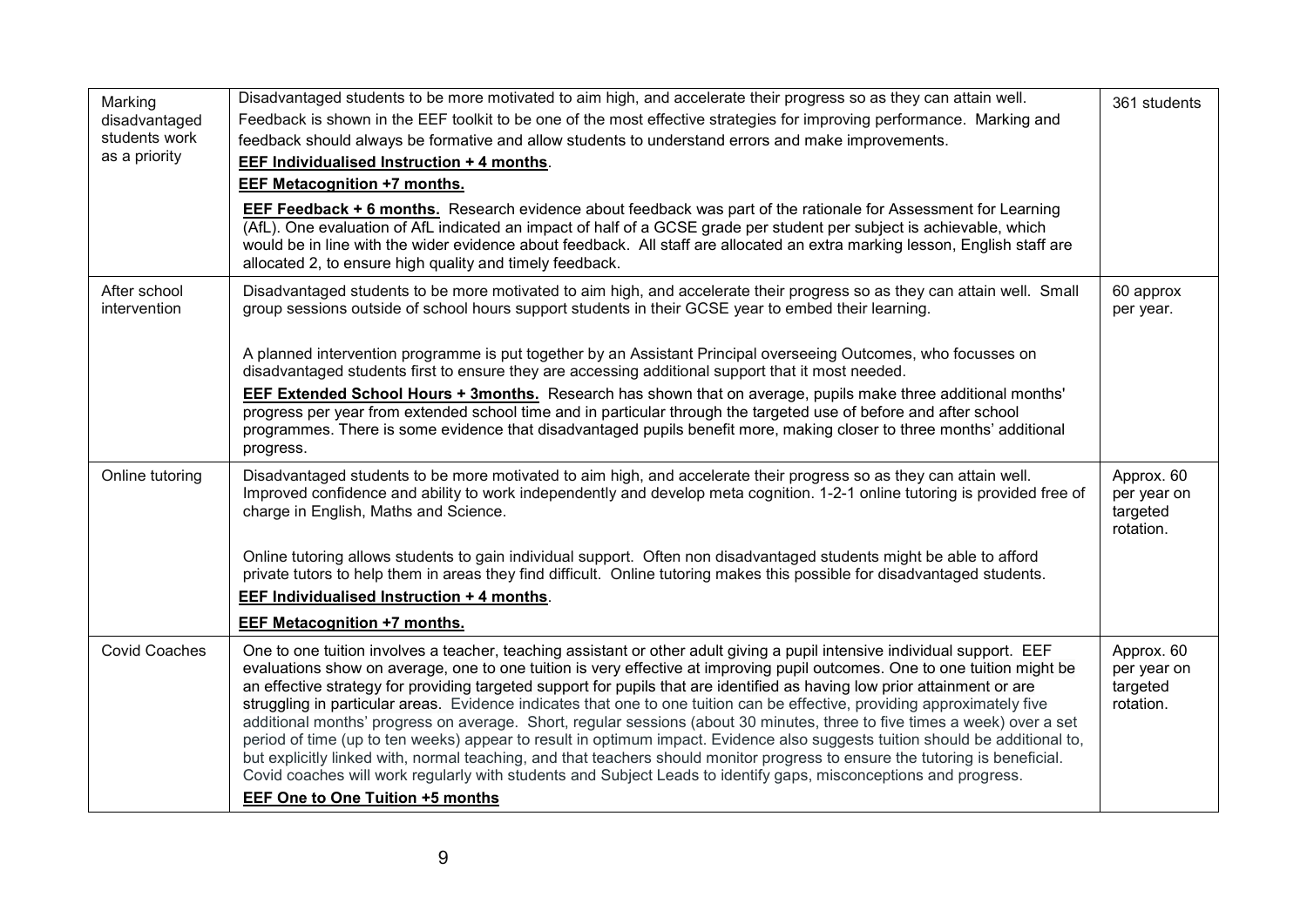# **Wider strategies (for example, related to attendance, behaviour, wellbeing)**

#### Budgeted cost: £ *38,870*

| <b>Activity</b>                                        | Evidence that supports this approach                                                                                                                                                                                                                                                                                                                                                                                                                                                                                                                     | <b>Challenge</b><br>number(s)<br>addressed |
|--------------------------------------------------------|----------------------------------------------------------------------------------------------------------------------------------------------------------------------------------------------------------------------------------------------------------------------------------------------------------------------------------------------------------------------------------------------------------------------------------------------------------------------------------------------------------------------------------------------------------|--------------------------------------------|
| Individualised<br><b>Revision Planners</b>             | Improved confidence and ability to work independently and develop meta cognition. Revision planners will set tasks to be completed<br>every week to help students plan effective and SMART revision.                                                                                                                                                                                                                                                                                                                                                     | Approx 120                                 |
|                                                        | Metacognition and learning to learn are considered to be the most effective tools in closing the gap according to EEF. The revision<br>planners, help students know what work they should be doing and give them guidelines about how much time and what tasks should<br>be done for every subject they study. This support often comes from parents who have experienced educational success, and<br>therefore providing all students with the tools they need to revise successfully will benefit students from disadvantaged backgrounds<br>the most. |                                            |
|                                                        | <b>EEF Individualised Instruction + 4 months.</b>                                                                                                                                                                                                                                                                                                                                                                                                                                                                                                        |                                            |
|                                                        | <b>EEF Metacognition +7 months.</b>                                                                                                                                                                                                                                                                                                                                                                                                                                                                                                                      |                                            |
| Successful<br><b>Outcomes</b><br>Evening               | Metacognition is a key strategy from EEF and this event will allow students and parents to understand the importance of independent<br>learning outside the classroom and making the most of revision time.                                                                                                                                                                                                                                                                                                                                              | Approx 60                                  |
|                                                        | A wide variety of 'stalls' will be available to parents and students so that they can find out ways to get more out of revision and<br>independent learning time. 'Working smarter, not harder.'                                                                                                                                                                                                                                                                                                                                                         |                                            |
|                                                        | EEF Metacognition +7 months.                                                                                                                                                                                                                                                                                                                                                                                                                                                                                                                             |                                            |
| Attendance and<br>Early Help<br><b>Assessment Team</b> | Improved attendance of disadvantaged students, further closing the gap relative to other students in school. Supporting families and<br>ensuring students attend school. Attendance is typically lower in the disadvantaged sub group when compared to their non-<br>disadvantaged peers. Improving attendance and breaking down barriers for students accessing education is key to developing a<br>success culture and raising aspiration.                                                                                                             | Approx 30<br>families                      |
|                                                        | <b>EEF Parental Engagement +4 months.</b> Increasing parental engagement has a positive impact on progress of, on average, four                                                                                                                                                                                                                                                                                                                                                                                                                          |                                            |
|                                                        | months. There is some evidence that supporting parents with their first child will have benefits for siblings                                                                                                                                                                                                                                                                                                                                                                                                                                            |                                            |
|                                                        | And although there is greater impact with younger children, with the challenges created by Covid – the need to engage parents<br>throughout secondary school ahs become paramount.                                                                                                                                                                                                                                                                                                                                                                       |                                            |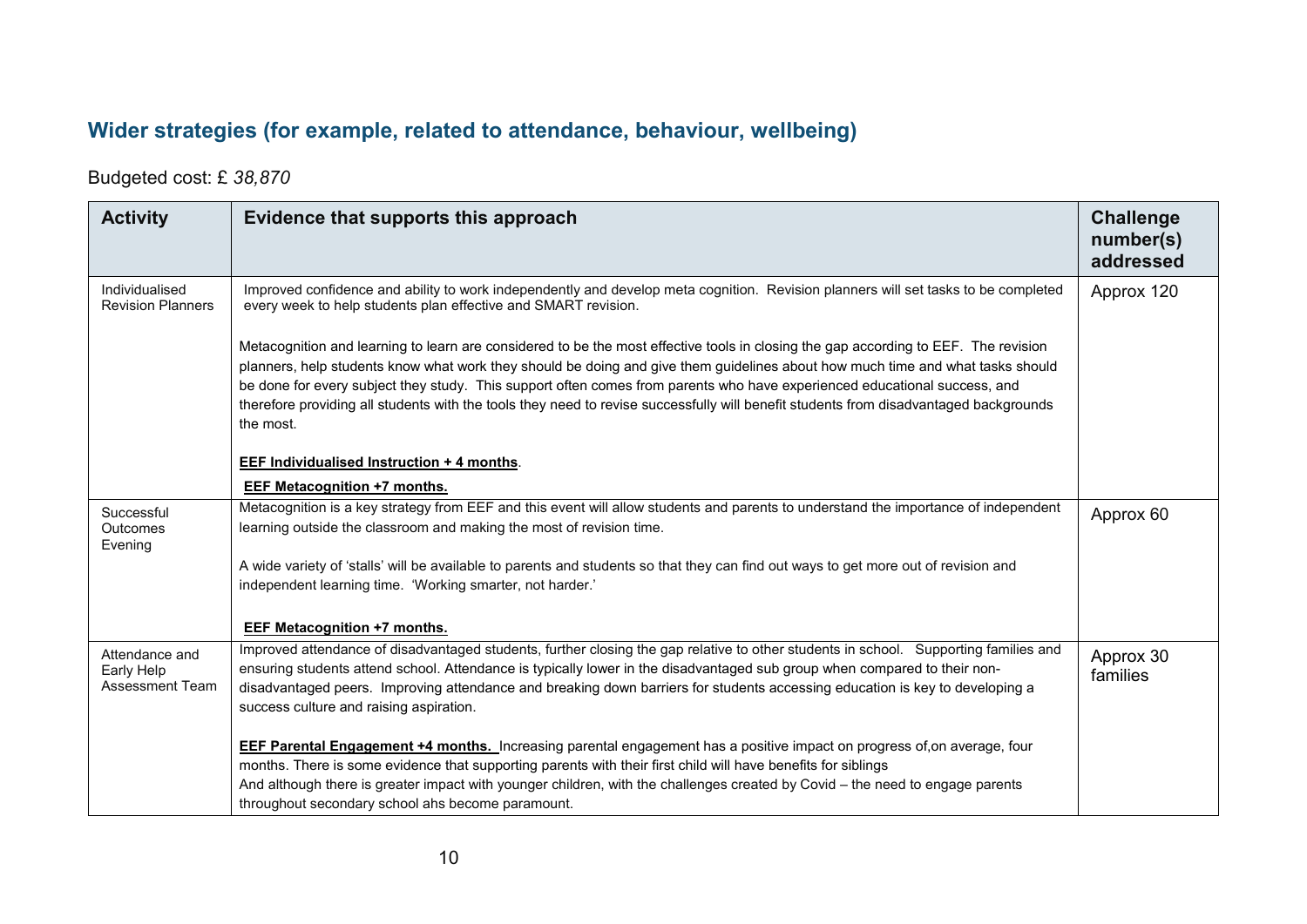| <b>CIAG</b>       | Careers has been embedded within the culture of the school. Throughout the academic and pastoral curriculum the school ethos of                 | 202 Yr 9-11   |
|-------------------|-------------------------------------------------------------------------------------------------------------------------------------------------|---------------|
|                   | Opportunity, Belief and Aspiration is key with regular and insightful information, advice and guidance.                                         |               |
|                   | The careers strategy is underpinned by the belief that all students should leave school with the requisite skills, knowledge and                |               |
|                   | opportunities to have a successful career. The coronavirus pandemic is primarily a global health crisis. However, the lockdown                  |               |
|                   | measures put in place to reduce the impact of the virus spreading and reduce strain on the NHS have resulted in the greatest rise in            |               |
|                   | unemployment anyone alive today has ever witnessed (Evans and Dromey, 2020). Of particular concern, it is vulnerable young people               |               |
|                   | that are most likely to feel the impact of unemployment as a result of the coronavirus lockdown (Xu and Joyce, 2020). Thus, when                |               |
|                   | considering the demographic that OBA serves and the legacy of lockdown to employment, careers education needs to be at the                      |               |
|                   | forefront of everything that the school does.                                                                                                   |               |
| Enrichment        | Rich cultural capital is a main priority across the whole school with training and significant work across the academy to offer, monitor        | All 361       |
| Programme         | and evaluate the enrichment activities available to students.                                                                                   | students      |
|                   |                                                                                                                                                 |               |
|                   | A well-planned enrichment programme accessible to all students will allow Disadvantaged students to be more motivated to aim high,              |               |
|                   | and accelerate their progress so as they can attain well. Allows students to access educational visits that will enhance classroom-             |               |
|                   | based learning.<br>Visiting places outside of the locality and linked to the curriculum both raises understanding and aspiration.               |               |
|                   | EEF Arts Participation + 3 months. Overall, the impact of arts participation on academic learning appears to be positive but low.               |               |
|                   | Improved outcomes have been identified in English, mathematics and science.                                                                     |               |
| Reading for       | Reading for Betterment is a whole school strategy focusing on the learners understanding of the written text. The Sutton Trust (2019)           | All 361       |
| <b>Betterment</b> | has undertaken significant research with regards to disadvantaged students. One of their findings is that children from the poorest             | students      |
|                   | backgrounds are 2 years 4 months of schooling behind children from the wealthiest backgrounds at age 15. England is 23 <sup>rd</sup> out of 32  |               |
|                   | countries in average reading test scores. This gap has widened during the pandemic and the need to improve literacy and a love of               |               |
|                   | reading is paramount. The research showed that 'there is a substantial socio-economic gap in children's reading skills in England'.             |               |
|                   | Disadvantaged boys have even wider gaps with the gap between high achieving disadvantaged boys and high achieving advantaged                    |               |
|                   | boys being between 2-2.5 years.                                                                                                                 |               |
|                   | We have invested both time and financial resources towards improving literacy levels and encompassing a love of reading for                     |               |
|                   | students. Disadvantaged students are a the centre of this planning due to their lower literacy levels on entry in KS2 and the                   |               |
|                   | accessibility to high quality reading materials being limited. Prizes at prize giving events are books with disadvantaged students being        |               |
|                   | proportionally represented in these. Staff are aware of who the disadvantaged students are and engage them within lessons and tutor             |               |
|                   | time with the extended reading material.                                                                                                        |               |
|                   |                                                                                                                                                 |               |
|                   | <b>EEF Reading Comprehension +6months.</b>                                                                                                      |               |
| Peer Tutoring     | Following Covid 19 restrictions of year bubbles being removed we will now re-introduce our well established peer mentoring                      | 142 Yr9/10    |
|                   | programme. Peer tutoring will typically occur between 6 <sup>th</sup> form students who have experienced academic success in particular         | students      |
|                   | subjects and are studying them at a higher level. The 6 <sup>th</sup> form student will be matched to a younger student to develop a particular | potential for |
|                   | area of knowledge that has been identified by the CTL as missing.                                                                               |               |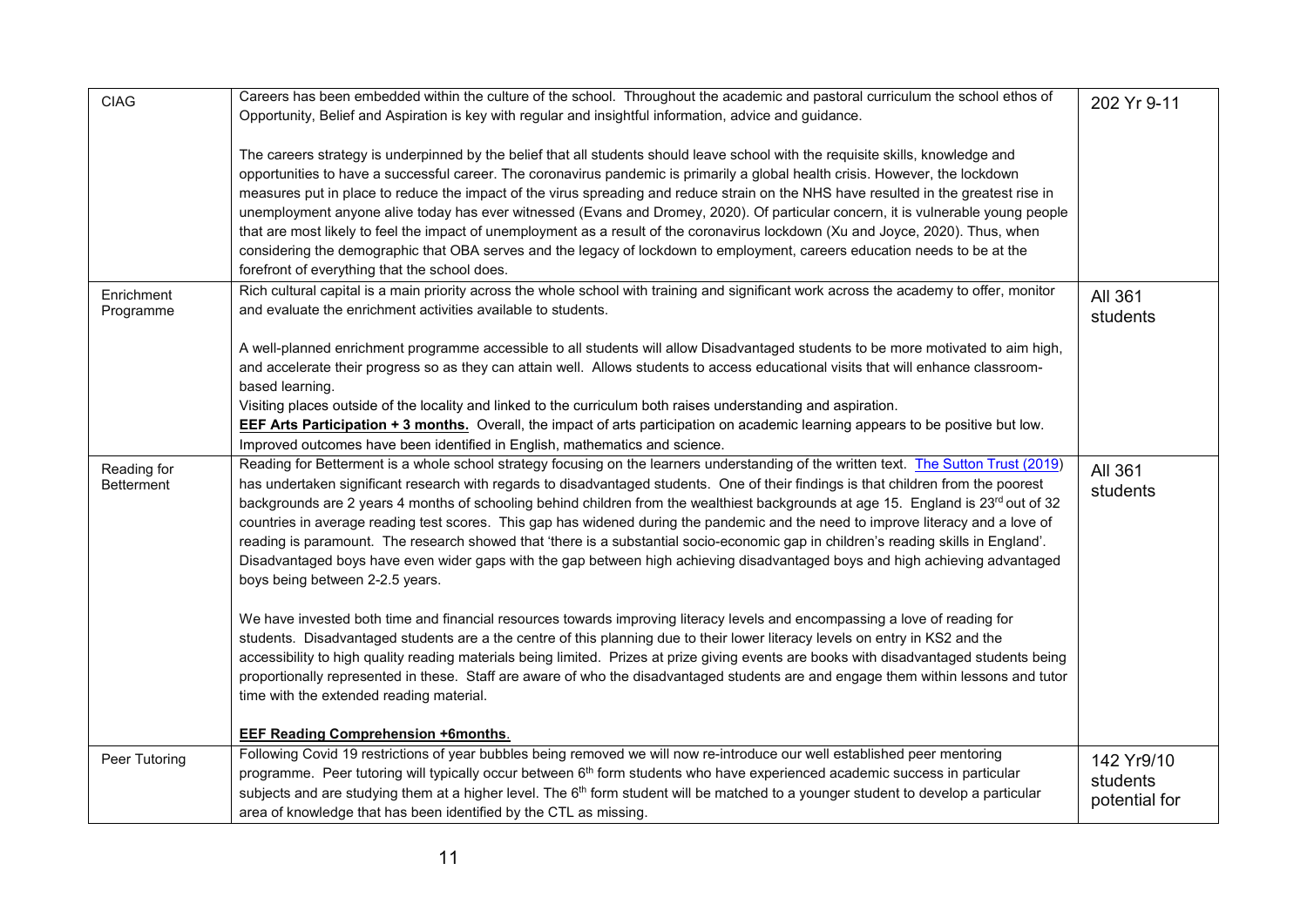|                                | Peer tutoring on average has a positive impact on both tutees and tutors. It is most effective when used to review or consolidate<br>learning – prior learning gaps in this case. 6 <sup>th</sup> form receive training on how to mentor to make their sessions more impactful. 4-10<br>weeks or 4/5times per week appears to give the most impact. Peer tutoring studies by the EEF Peer Tutoring +5months. Studies<br>show that those with low levels of attainment and SEND students make the biggest gains.                                                                                                                            | moving into<br><b>YR7/8</b> |
|--------------------------------|--------------------------------------------------------------------------------------------------------------------------------------------------------------------------------------------------------------------------------------------------------------------------------------------------------------------------------------------------------------------------------------------------------------------------------------------------------------------------------------------------------------------------------------------------------------------------------------------------------------------------------------------|-----------------------------|
| 1-2-1 IAG                      | Disadvantaged students to be more motivated to aim high, and accelerate their progress so as they can attain well. Psychometric<br>testing and follow up 1-2-1 careers advice meeting with Level 6 qualified person.                                                                                                                                                                                                                                                                                                                                                                                                                       | 202 Yr 9-11                 |
|                                | Raising aspirations and educating students about different career paths will allow students to find out about careers that they may not<br>have seen within their own family setting.                                                                                                                                                                                                                                                                                                                                                                                                                                                      |                             |
|                                | <b>EEF Individualised Instruction + 4 months.</b><br><b>EEF 1-2-1 Tuition + 5months.</b> Evidence indicates that one to one tuition can be effective, delivering approximately five additional<br>months' progress on average.                                                                                                                                                                                                                                                                                                                                                                                                             |                             |
| Educational<br>Outreach Worker | Disadvantaged students to be more motivated to aim high, and accelerate their progress so as they can attain well. We work closely<br>with a consortium of universities and an outreach worker who will support disadvantaged students and help them understanding and<br>access higher education.<br>Often students from disadvantaged backgrounds don't consider higher education as a realistic option. The aim here is to increase<br>understanding about university and higher level apprenticeships and encourage those for whom this is suitable to raise their<br>aspirations.<br><b>EEF Individualised Instruction + 4 months</b> | 202 Yr 9-11                 |
| Uniform Support                | Disadvantaged students to be more motivated to aim high, and accelerate their progress so as they can attain well. Improved<br>behaviour of Disadvantaged students, further closing the gap relative to other students in school. Improved attendance of<br>disadvantaged students, further closing the gap relative to other students in school. Ensuring students are able to arrive at school<br>ready to learn, with correct clothing, removes barriers to coming into school. Helping families most in need with providing the basics,<br>will remove barriers such as 'feeling different' and help attendance.                       | Approx 15<br>students       |
|                                | <b>EEF School Uniform Support Minimal Impact.</b> There is some evidence that free school uniforms improve attendance in areas of<br>very high poverty. Internal evidence has shown that in cases where uniform has been provided, both attendance and behaviour<br>incidents have improved significantly.                                                                                                                                                                                                                                                                                                                                 |                             |

# **Total budgeted cost: Teaching £120,000, Targeted Support £210,000, Wider Participation £38,870 = £368,870**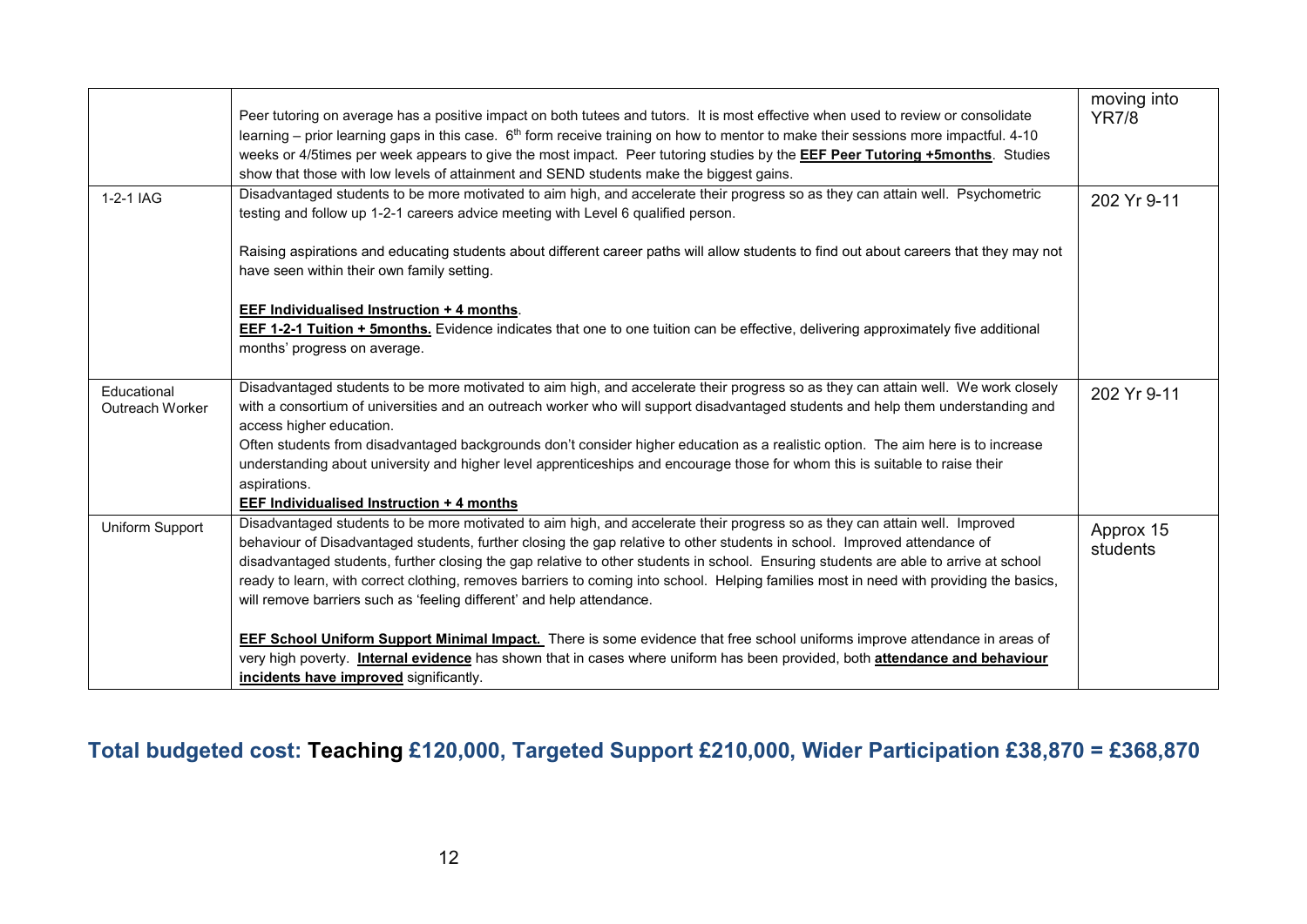# **Part B: Review of outcomes in the previous academic year**

## **Pupil premium strategy outcomes**

This details the impact that our pupil premium activity had on pupils in the 2020 to 2021 academic year.

Covid-19 brought new challenges to the Academy and engaging students in 'home learning' was difficult for all families but even more so for the disadvantaged students. The Academy provided disadvantaged families with 132 devices and a further 40 DfE devices supplied through OAT. Further to this, 15 4G WiFi dongles were purchased with Data sim-cards to provide internet access for students for those with no broadband access.

We were able to support vulnerable students throughout the Covid pandemic with learning in school in small groups. Many of our disadvantaged families fell into this bracket and for the students educated onsite throughout the pandemic, we were able to balance mental health and well being activities alongside supporting their academic progress.

From January 5th 2021 Live Lessons were offered to KS5 and KS4, with KS3 receiving Remote Learning activities. From 11th January, 60% of lessons were offered 'Live' to all Key Stages. From 18th January the Academy aimed for 90%+ of lessons to be delivered 'Live' in their timetabled periods throughout the day. Staff on the Key Worker rota set Remote Learning.

Lesson attendance was monitored by staff and absences reported to Year Teams for recording purposes. OAT set a benchmark for attendance and engagement at 60%, as an Academy we set an internal level of 75%. Year teams made phone calls home for students not achieving this to support engagement in lessons, with high priority placed on Disadvantaged families. Engagement of work completed was monitored by CTLs, concerns of lack of work completed was communicated home by teaching staff. If engagement and completion of work remained a concern Year Teams would again make phone calls home. Disadvantaged Students attendance achieved 85% of live lessons showing that the actions put into place were effective. Disadvantaged students were supported with home learning where it wasn't possible to join in the live lesson but the significant support for Year Teams and support workers, as well as teaching staff.